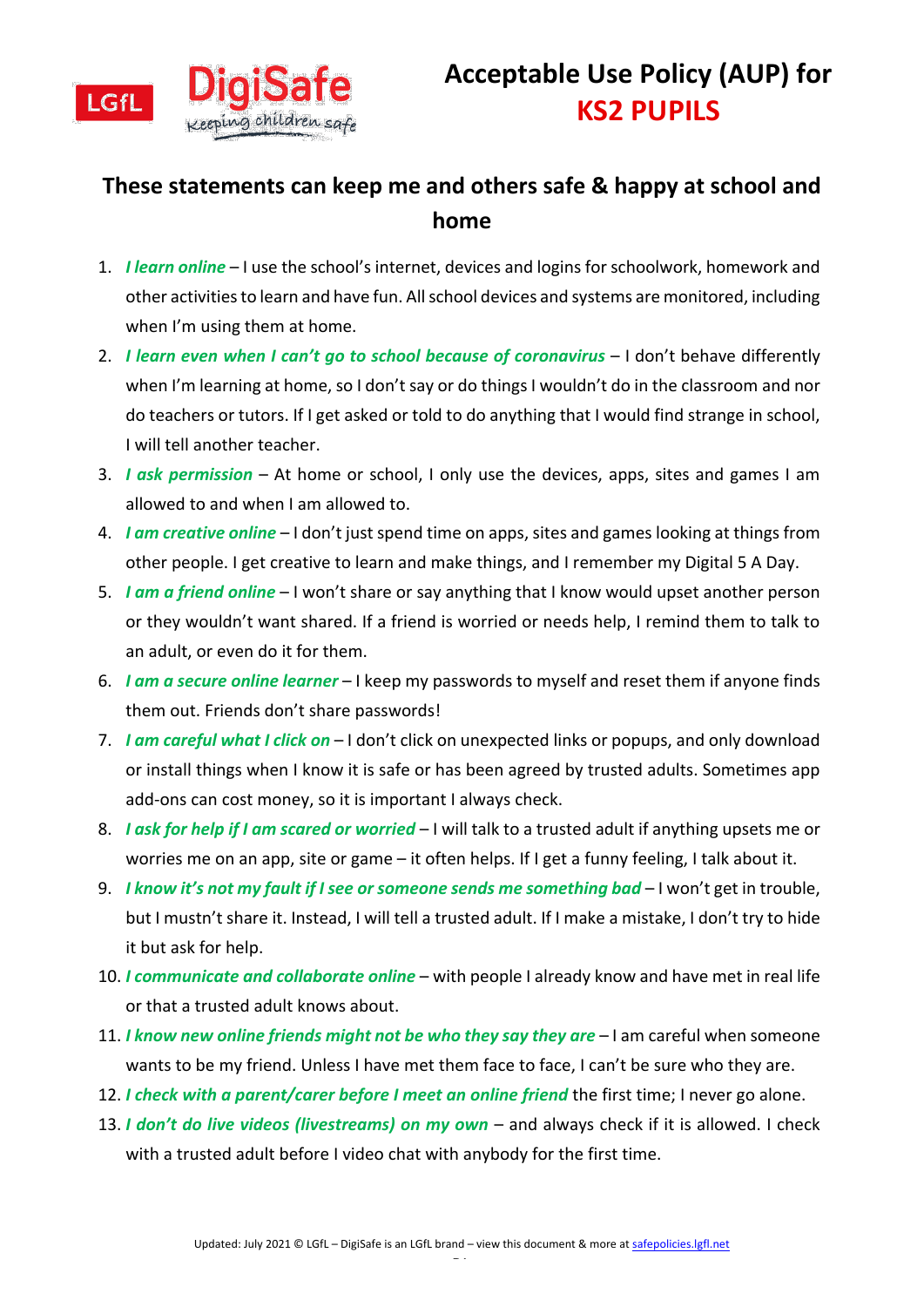

- 14. *I keep my body to myself online*  I never get changed or show what's under my clothes when using a device with a camera. I remember my body is mine and no-one should tell me what to do with it; I don't send any photos or videos without checking with a trusted adult.
- 15. *I say no online if I need to*  I don't have to do something just because someone dares or challenges me to do it, or to keep a secret. If I get asked anything that makes me worried, upset or just confused, I should say no, stop chatting and tell a trusted adult immediately.
- 16. *I tell my parents/carers what I do online* they might not know the app, site or game, but they can still help me when things go wrong, and they want to know what I'm doing.
- 17. *I follow age rules*  13+ games and apps aren't good for me so I don't use them they may be scary, violent or unsuitable. 18+ games are not more difficult but very unsuitable.
- 18. *I am private online* I only give out private information if a trusted adult says it's okay. This might be my address, phone number, location or anything else that could identify me or my family and friends; if I turn on my location, I will remember to turn it off again.
- 19. *I am careful what I share and protect my online reputation* I know anything I do can be shared and might stay online forever (even on Snapchat or if I delete it).
- 20. *I am a rule-follower online* I know that apps, sites and games have rules on how to behave, and some have age restrictions. I follow the rules, block bullies and report bad behaviour, at home and at school.
- 21. *I am not a bully*  I do not post, make or share unkind, hurtful or rude messages/comments and if I see it happening, I will tell my trusted adults.
- 22. *I am part of a community*  I do not make fun of anyone or exclude them because they are different to me. If I see anyone doing this, I tell a trusted adult and/or report it.
- 23. *I respect people's work*  I only edit or delete my own digital work and only use words, pictures or videos from other people if I have their permission or if it is copyright free or has a Creative Commons licence.
- 24. *I am a researcher online* I use safe search tools approved by my trusted adults. I know I can't believe everything I see online, know which sites to trust, and know how to double check information I find. If I am not sure I ask a trusted adult.